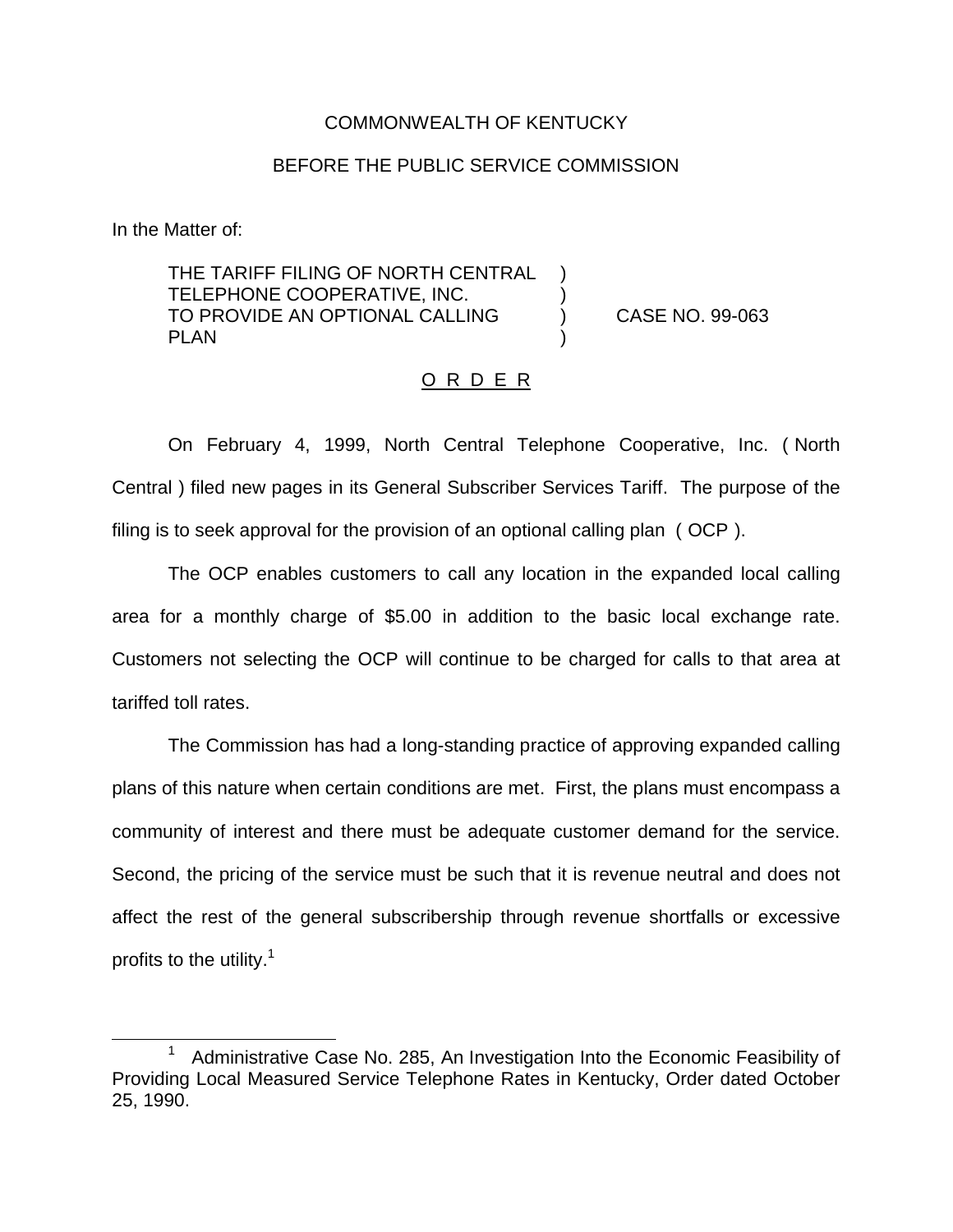North Central states that the expanded calling area in the affected exchanges reflects their communities of interest and there is significant demand from those customers. North Central s proposed tariff for the OCP contains rates that have been designed to be revenue neutral based on the expected stimulation of demand. The Commission will require North Central to file a report on its actual results for the first 12 months and, if necessary, the OCP rates will be changed to ensure revenue neutrality. In addition, the Commission finds that North Central should adhere to the guidelines discussed in Case No.  $91-250.<sup>2</sup>$ 

Thus, the Commission finds that the proposed tariff should be approved.

IT IS THEREFORE ORDERED that:

1. North Central s proposed tariff to implement its OCP is approved for service rendered on or after the effective date of the tariffs filed.

2. North Central shall gather 12 months of company-specific data as necessary to demonstrate the reasonableness and accuracy of its forecasts for its OCP. North Central shall file this information with the Commission by June 30, 2000. North Central shall also submit any proposed changes to the OCP rates to bring the OCP into compliance with the Commission objective of revenue neutrality.

 $2^{\circ}$  Case No. 91-250, South Central Bell Telephone Company s Proposed Area Calling Service Tariff, Order dated April 9, 1992.